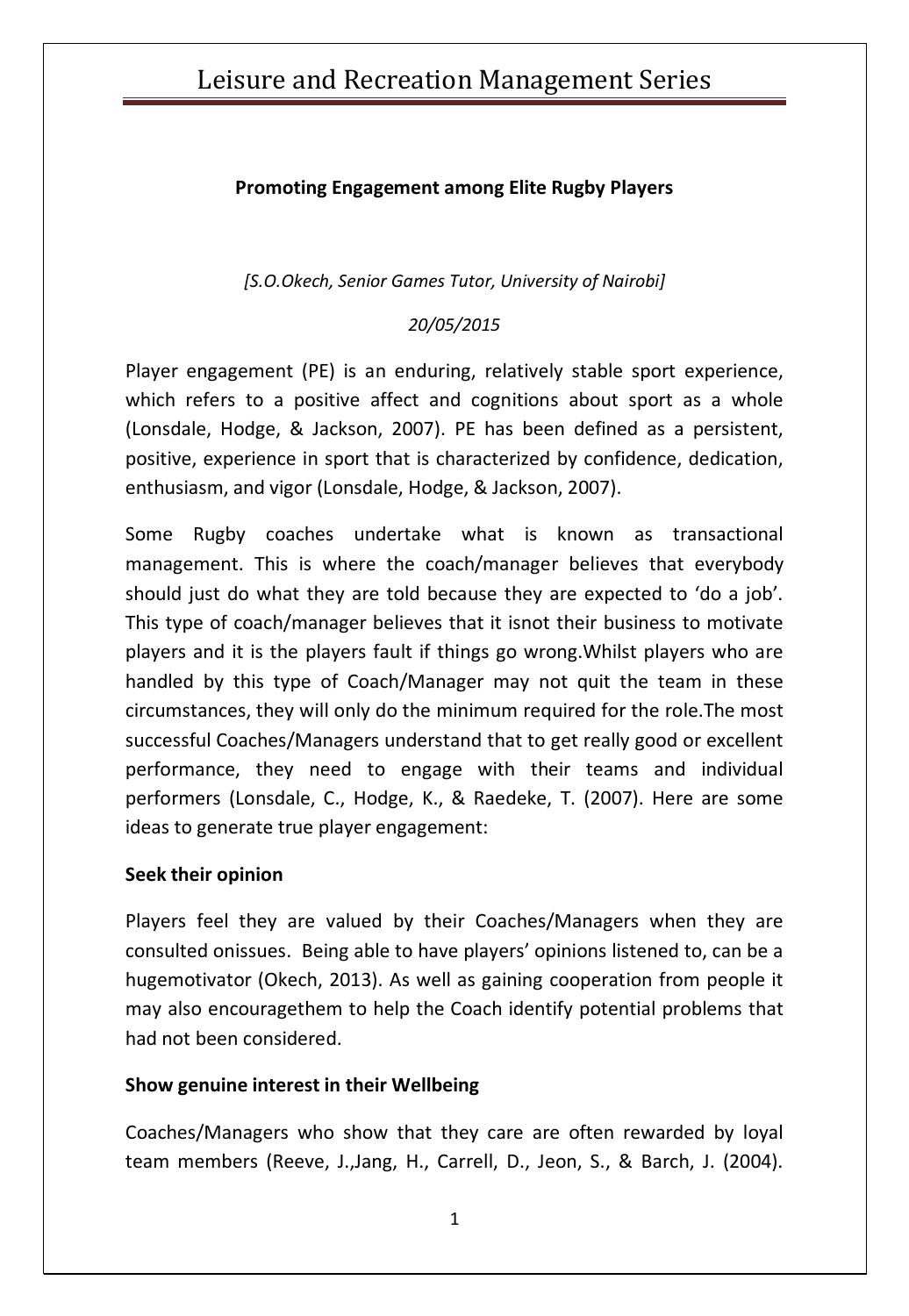# Leisure and Recreation Management Series

Players who are parents may want to have their children, spouses or close relatives attend their league games and receive VIP seats. Players will appreciate if the Coach spares time for personal visits to their homes during birthdays, and other social functions. The Coach needs to have an interest in Careers and academic aspirations of His team players (Mageau, G.A., &Vallerand, R.J. (2003)).

### **Ask For Feedback on your Management Skills**

It is easy to assume that you are a good Coach/Manager and that everybody ishappy with the way that you manage the team. The only true way to assesswhether your management skills are effective is by asking for feedback (Hollembeak, J., &Amorose, A.J. (2005)). One would do well to ask team members to tell you one thing that works for themand one thing that you could do even better. This way the Coach/Manager will keep itfairly positive and avoid a barrage of negative comments.

#### **Praise &Recognition**

In a survey of top Rugby players in Kenya (Okech, 2013), recognition from their Coach/Manager was found to be the top motivator, higher even than money which came in atnumber three. Showing individual players that you appreciate what they are doinggoes a long way in engaging with them. It shows that the Coach/Manager is payingattention to them.

### **Look for Suggestions for Improvements**

Most Rugby players are aware of at least one thing that could be done better inthe training or competition ground. Creating a climate where people are comfortable inrecommending improvements will work wonders for engagement especially ifthey are a new member of the team who has played somewhere else or for a different team. In thesedays of increased competition, it is often the most efficient andinnovative Rugby teams/clubs that will survive.